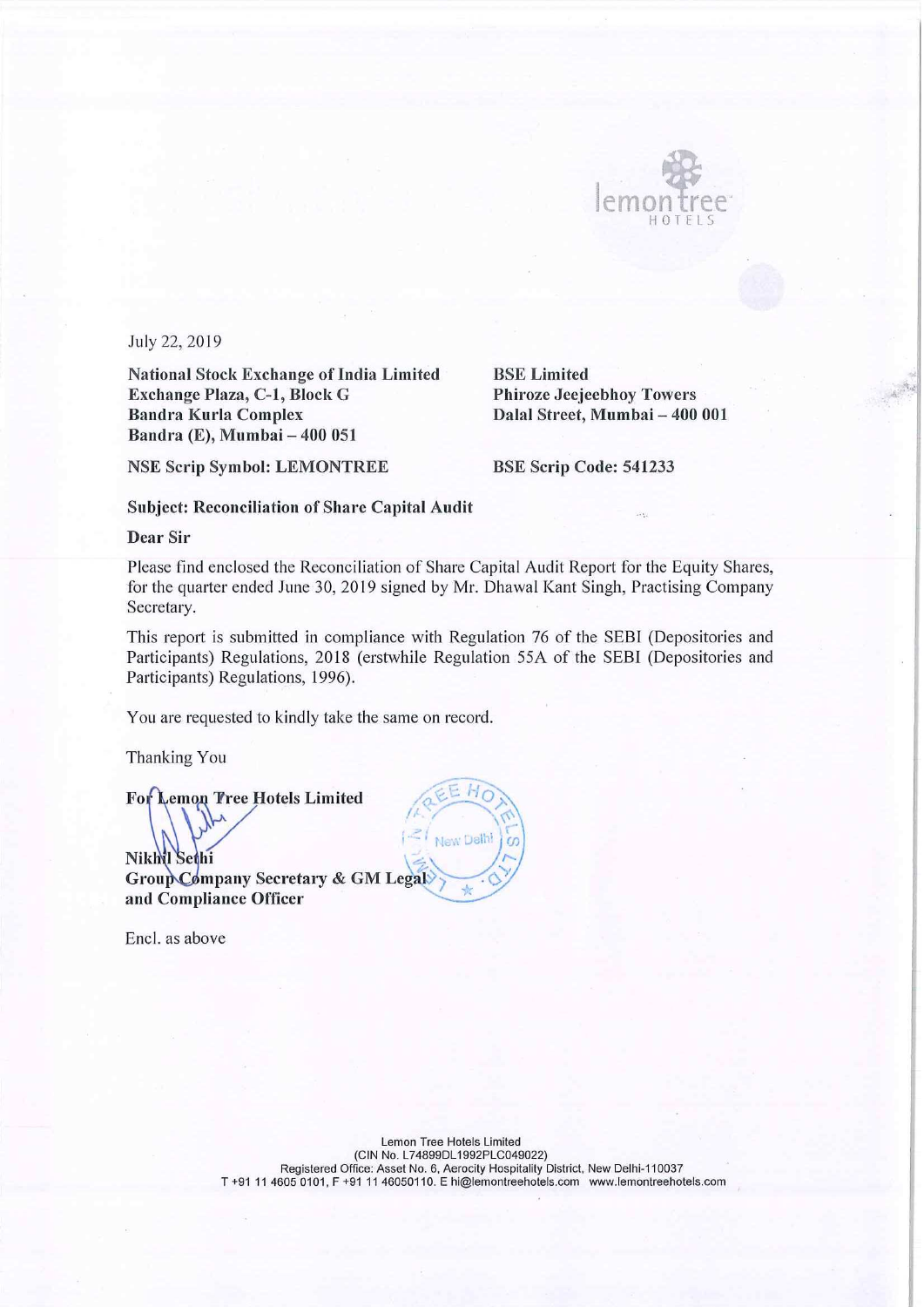| 1.  | For Quarter Ended                                                       | 30th June, 2019                          |                                             |  |  |
|-----|-------------------------------------------------------------------------|------------------------------------------|---------------------------------------------|--|--|
| 2.  | <b>ISIN</b>                                                             | INE970X01018                             |                                             |  |  |
| 3.  | Face Value                                                              | $Rs.10/-$                                |                                             |  |  |
| 4.  | Name of the Company                                                     | Lemon Tree Hotels Limited                |                                             |  |  |
| 5.  | Registered Office Address                                               |                                          | Asset No. 6, Aerocity Hospitality District, |  |  |
|     |                                                                         | IGI Airport, New Delhi-110037            |                                             |  |  |
| 6.  | Correspondence Address                                                  |                                          | Asset No. 6, Aerocity Hospitality District, |  |  |
|     |                                                                         | IGI Airport, New Delhi-110037            |                                             |  |  |
| 7.  | Telephone No. and Fax No.                                               |                                          | Tel No: 011-46050101                        |  |  |
|     |                                                                         | Fax: 011-46050110                        |                                             |  |  |
| 8.  | Email Address                                                           | sectdeptt@lemontreehotels.com            |                                             |  |  |
| 9.  | Name of the Stock Exchanges where the                                   | <b>BSE</b> Limited                       |                                             |  |  |
|     | Company's Securities are Listed                                         | National Stock Exchange of India Limited |                                             |  |  |
| 10. | <b>Issued Capital</b>                                                   | No. of Shares                            | % of Total Issued                           |  |  |
|     |                                                                         |                                          | Capital                                     |  |  |
|     |                                                                         |                                          |                                             |  |  |
| 11. |                                                                         | 79, 22, 46, 464                          | 100.00%                                     |  |  |
|     | Listed Capital (Exchange wise) - BSE                                    | 79, 22, 46, 464                          | 100.00%                                     |  |  |
| 12. | (As per Company's Records) - NSE                                        | 79,22,46,464                             | 100.00%                                     |  |  |
| 13. | Held IN DEMAT Form in CDSL                                              | 3,03,84,556                              | 3.84%                                       |  |  |
| 14. | Held IN DEMAT Form in NSDL<br>Physical                                  | 62, 57, 42, 146                          | 78.98%                                      |  |  |
| 15. |                                                                         | 13,61,19,762                             | 17.18%                                      |  |  |
| 16. | Total No. of Shares $(12+13+14)$                                        | 79, 22, 46, 464                          | 100.00%                                     |  |  |
|     | Reason for Difference if Any, between<br>$(10\&11), (10\&15), (11\&15)$ | N.A.                                     | N.A.                                        |  |  |
| 17. | Certifying the Details Of Changes In Share                              |                                          |                                             |  |  |
|     | Consideration                                                           |                                          | Capital During The Quarter Under            |  |  |
|     | As per Table                                                            |                                          |                                             |  |  |
|     |                                                                         |                                          |                                             |  |  |

## RECONCILIATION OF SHARE CAPITAL AUDIT

| Particulars<br>*** | No. of<br><b>Shares</b> | Applied/<br>Not Applied | Listed On<br>Stock Ex. | Whether<br>Intimated | Whether<br>Intimated | In-prin.appr.<br>pending for |  |
|--------------------|-------------------------|-------------------------|------------------------|----------------------|----------------------|------------------------------|--|
|                    |                         | For Listing             | (Names)                | to CDSL              | to NSDL              | SE(Names)                    |  |
| N/A                | N/A                     | N/A                     | N/A                    | N/A                  | N/A                  | N/A                          |  |

\*\*\*Rights, Bonus, Preferential Issue, ESOPs, Amalgamation, Conversion, Buyback, Capital Reduction, Forfeiture Any Other (to Specify)

| 18. | Register of Members is Updated (Yes / No)<br>(Not, Updated Upto Which Date)            | Yes  |
|-----|----------------------------------------------------------------------------------------|------|
| 19. | Reference of previous quarter with regards to<br>excess dematerialized shares, if any. | N.A. |



## **CERTIFIED TRUE COPY**

Off. : A-233, Ground Floor, Bunkar Colony, Ashok Vihar IV, Delhi — 110052 Phone : +91 11 27307634, 43085635 Mobile : +91 9212735635 E-mail : info@dsassociate.com Website: www.dsassociate.com

NII Group Company & General Mana